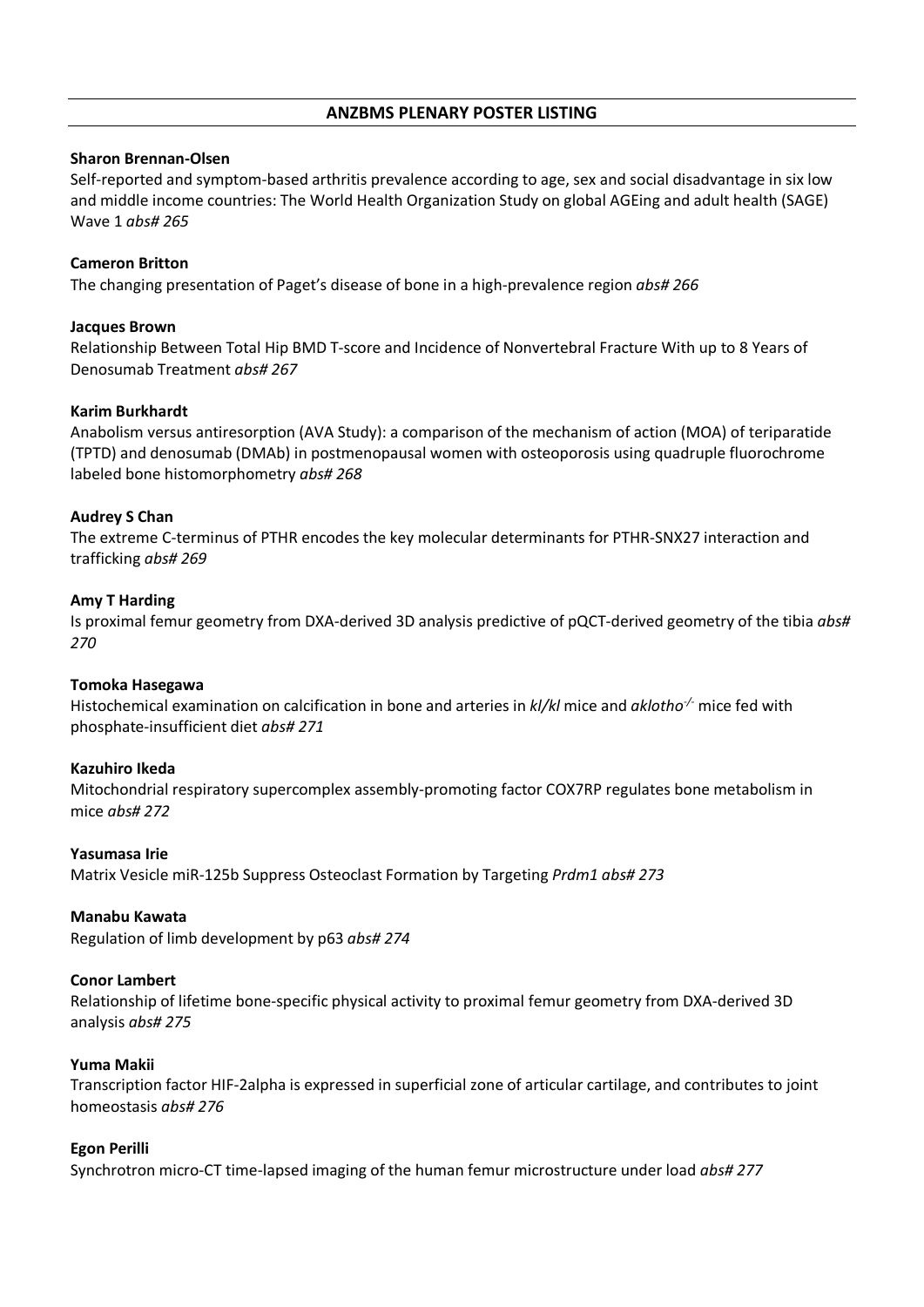## **Sachiko Shiba**

Female mice lacking estrogen receptor-binding fragment-associated antigen 9 display decreased bone mineral density *abs# 278*

## **Takeshi Shimoide**

Roles of FKBP5, a novel factor induced by gravity change, in skeletal muscle *abs# 279*

# **Jumpei Shirakawa**

Osteoclasts require the *Profilin1* for postnatal skeletal growth, remodeling and homeostasis *abs# 280*

## **Tomoyo Tanaka**

Analysis of Intracellular Ca<sup>2+</sup> Mobilization of Osteoid-Osteocytes and Mature Osteocytes by 3D Time-lapse Imaging in Bone *abs# 281*

### **Jennifer Tickner**

Prostate and Testis Expressed 4 is an autocrine regulator of the osteoclast and regulates bone homeostasis *abs# 282*

### **Xiao-Fang Wang**

Racial differences in bone length overstate differences in cortical porosity in Chinese and Caucasians *abs# 283*

# **Benjamin K Weeks**

Vessel morphology and blood viscosity associations with bone mass in post-menopausal women *abs# 284*

### **Kun Zhu**

Tracking of vitamin D status from childhood to early adulthood and its association with peak bone mass *abs# 285*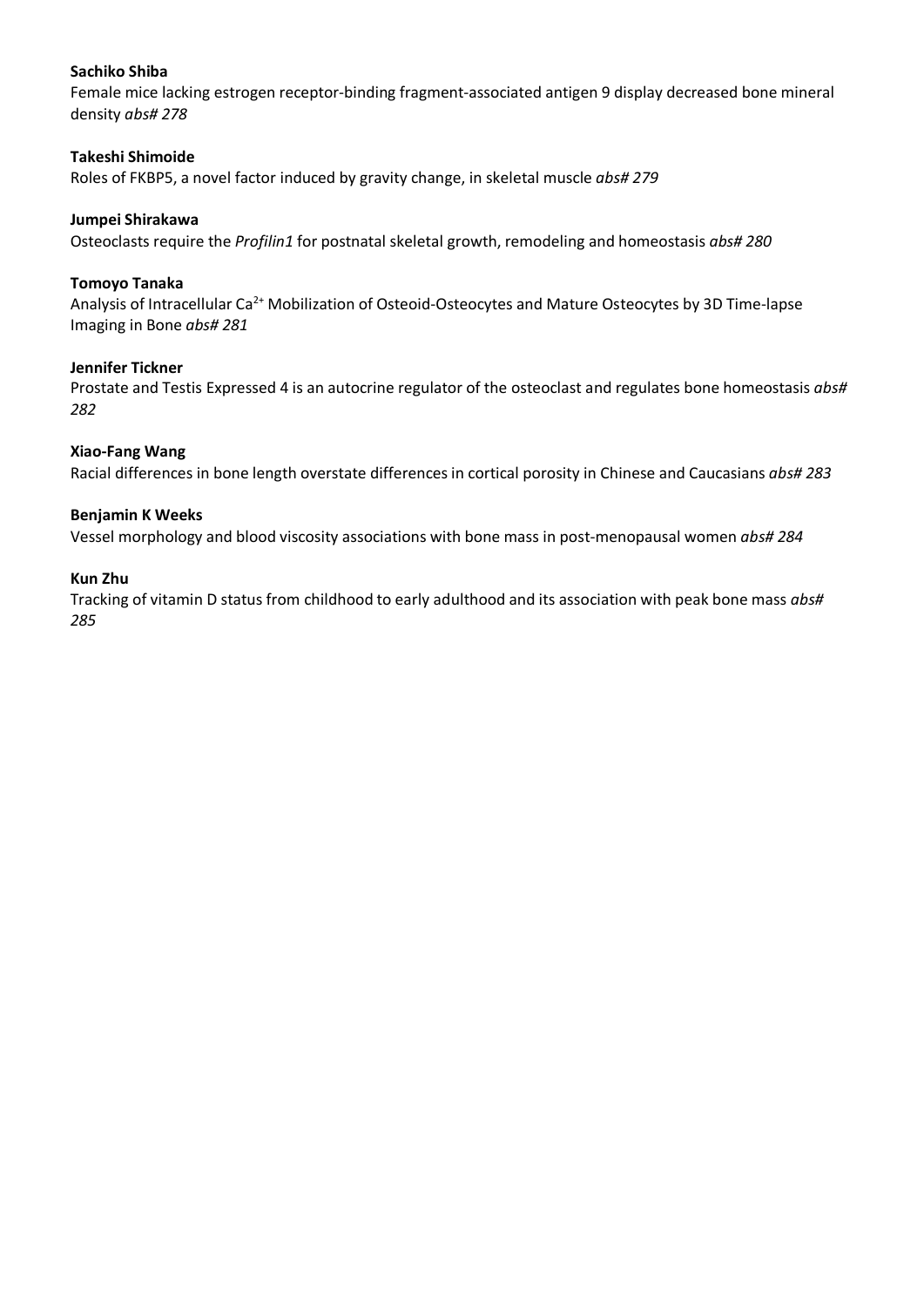## **Kent Algate**

Epigenetic regulation of human osteoblasts by inhibition of histone deacetylase 5 enhances markers of bone formation *in vitro abs# 286*

## **Kristina Anevska**

High fat diet increases circulating leptin levels but does not exacerbate bone deficits in male rats born small *abs# 287*

## **Mahmoud M Bakr**

Daily PTH injections for two weeks improve woven bone parameters, availability and recruitment of osteoclasts but not overall healing of stress fractures. *abs# 288*

# **Belinda R Beck**

Exercise for bone in the real world: Even better in translation *abs# 289*

# **Belinda R Beck**

High intensity exercise improves geometric indices of proximal femur strength in postmenopausal women with low to very low bone mass: the LIFTMOR trial *abs# 290*

# **Sharon L Brennan-Olsen**

Dual energy X-ray absorptiometry scans among 70+ year olds: Do reductions in out-of-pocket expenses translate to reduced fracture incidence? A population-based study *abs# 291*

### **Beatrice Brennan**

Delay in diagnosis of pelvic and sacral fracture does not alter patient outcomes: an audit of admissions at the Canberra Hospital 2014 - 2015 *abs# 292*

### **Athena R Brunt**

Tocopherol and ascorbic acid provide effective radioprotection of bone allograft during gamma irradiation *abs# 293*

### **Michael Bullen**

Accuracy of peripheral quantitative computed tomography (pQCT) measurements performed through polyester and Plaster of Paris cast material *abs# 294*

### **Diana Cabrera**

Glucocorticoids affect bone loss in OVX sheep- a pilot study *abs# 295*

### **Masahiro Chatani**

In-vivo behaviors of pre-osteoclasts in c-fms transgenic and knock-out medaka fish *abs# 296*

### **Weiwen Chen**

Male osteoporosis awareness in the elderly. An analysis of DXA use in Australia 1995 to 2015 *abs# 297*

### **Ashika Chhana**

Monosodium urate crystal-induced inflammation promotes osteocyte expression of pro-resorptive and inflammatory mediators: implications for erosive gout *abs# 298*

## **Claire Clissold**

The contribution of high alcohol consumption to fracture risk: the Geelong Osteoporosis Study *abs# 299*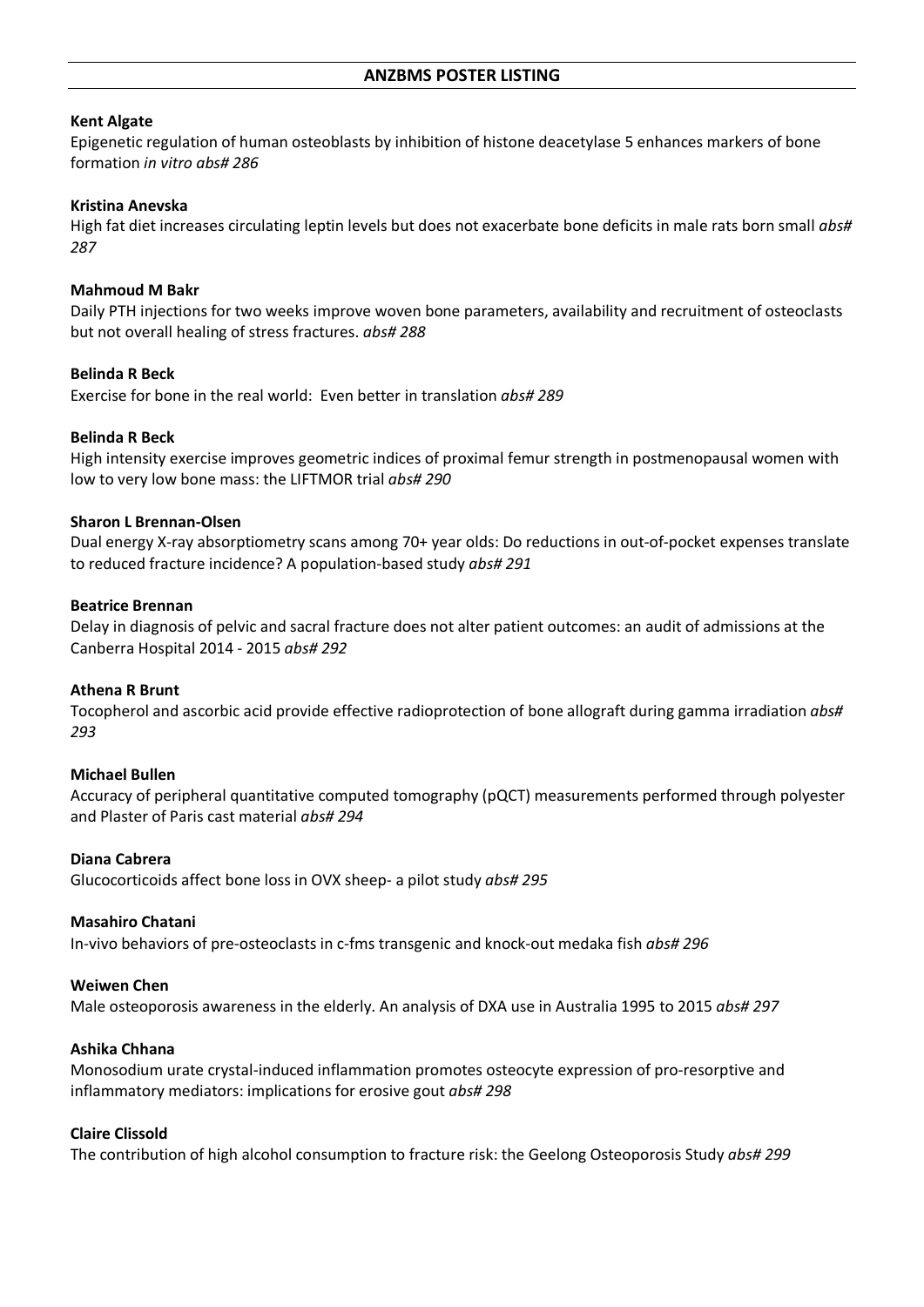# **Camilla P Davenport**

Association between body composition and bone health in pre-school aged children with cerebral palsy *abs# 300*

## **Elizabeth Degabriele**

Asthma status bone mineral density and bone mineral content in children *abs# 301*

# **Kimberly T Edwards**

Roles of the intraloops and C-terminus in calcium/calcimimetic selection of G-protein dependant signalling pathways from the calcium-sensing receptor *abs# 302*

# **Ali Ghasem-Zadeh**

Sexual and Racial Dimorphism in bone microarchitecture requires adjustment of the region of interest for skeleton dimensions *abs# 303*

### **Darci Green**

The association between lean tissue mass and the risk for bowel cancer *abs# 304*

# **Mohammadhossein Hassanshahi**

Flavonoid genistein protects bone marrow sinusoidal blood vessels and enhances their recovery following methotrexate therapy in rats *abs# 306*

### **Kara L Holloway**

The ageing, chronic disease and injury study: epidemiology of emergency department presentations from community falls across Western Victoria *abs# 307*

### **Sarah Hosking**

Health literacy and the agreement between osteoporosis defined by self-report versus bone mineral density results in older women *abs# 308*

### **Alice Huang**

Calcium-sensing receptor (CaSR) regulated gene transcription *abs# 309*

### **Soelaiman Ima-Nirwana**

Annatto-derived tocotrienol enhance cell differentiation but not cell proliferation on murine preosteoblast MC3T3-E1 cells *abs# 310*

### **Nao Inaba**

Effect of mechanical repetitive stimulation on rat calvarial osteocyte-like cells *abs# 311*

### **Charles Inderjeeth**

Fracture liaison service (FLS) implemented in a metropolitan tertiary centre improved treatment and recurrent fracture rates by 12 months *abs# 312*

### **Charles Inderjeeth**

Hospital utilisation, cost and mortality outcomes of hip and non-hip osteoporotic fractures in Western Australia: a ten-year study using linked administrative data *abs# 313*

### **Julie Jurczyluk**

Mevalonate kinase deficiency leads to decreased Prenylation of Rab GTPases *abs# 314*

### **Jacob Kenny**

Identification of genes regulating osteoarthritis development using a mouse phenotype library *abs# 315*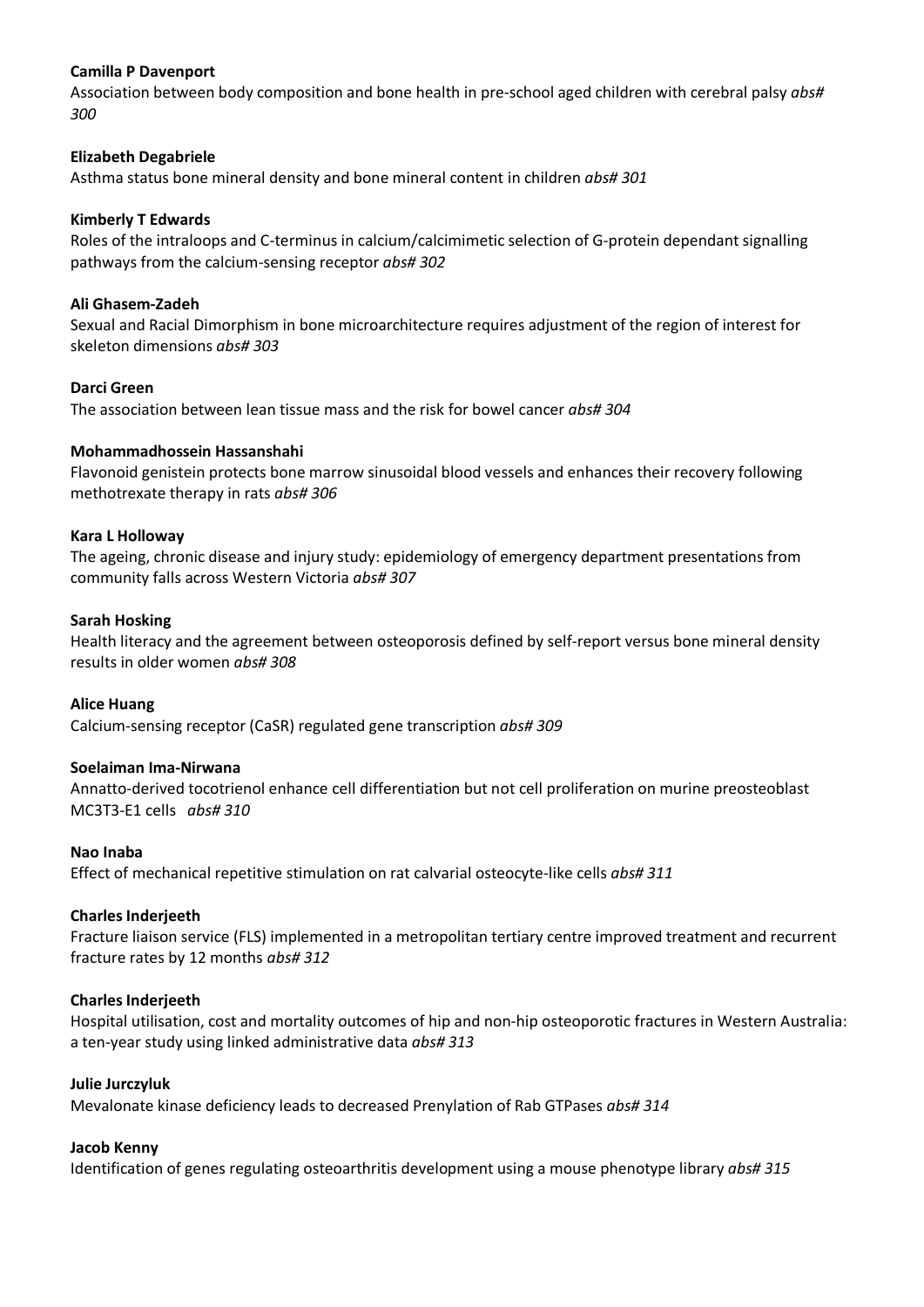# **Lisa Kidd**

The use of serial bone biopsies to investigate phosphorus deficiency in growing, pregnant and lactating cattle *abs# 316*

# **Jeff Kruk**

Effect of antidepressants on mesenchymal stem cell differentiation *abs# 317*

# **Shinichiro Kuroshima**

Effect of transplantation of adipose-derived regenerative cells on impaired tooth extraction healing and bone marrow microenvironment *abs# 318*

## **Akira Kurozumi**

IL-6/STAT3 pathway is critically involved in vascular calcification via histone modification of the RUNX2 promoter in human vascular smooth muscle cells. *abs# 319*

### **Melissa H Lee**

Atypical femoral fractures associated with denosumab use and prolonged bisphosphonate therapy: a legacy effect of bisphosphonates or a true effect of denosumab? *abs# 320*

## **Nele F Lenders**

A curious case: cutaneous calcinosis with refractory osteoporosis and hypocalcaemia *abs# 321*

### **Jian-ming Lin**

Inhibition of osteoclastogenesis by the fatty acid analogue triazolyl-PA *abs# 322*

# **Xuzhu Lin**

Hindlimb immobilisation, but not castration, induces reduction of undercarboxylated osteocalcin associated with muscle atrophy in rats *abs# 323*

### **Masaki Matsushita**

Clinically attainable concentration of meclozine has a potent effect on promoting bone growth in achondroplasia *abs# 324*

### **Natalie Marijanovic**

Bone Mineral Density In Diabetes And Impaired Fasting Glucose *abs# 325*

### **Frances Milat**

Endocrine comorbidities are common in young adults with minimal trauma hip fracture *abs# 326*

### **Makoto Morikawa**

Seasonality in bone metabolism of auditory ossicles and long bones in the primate *Macaca fuscata abs# 327*

### **Tuan V Nguyen**

Use of comorbidities network for predicting fracture risk *abs# 328*

### **Takatsugu Oike**

Establishment and characterization of an auto-inflammatory disease model in mice *abs# 329*

### **Shoko Onodera**

Gorlin Syndrome iPS cells demonstrate strong activation of Hedgehog, WNT and BMP pathways in Osteogenesis. *abs# 330*

### **Renee T Ormsby**

Osteocytes and their role in wear particle induced periprosthetic osteolysis *abs# 331*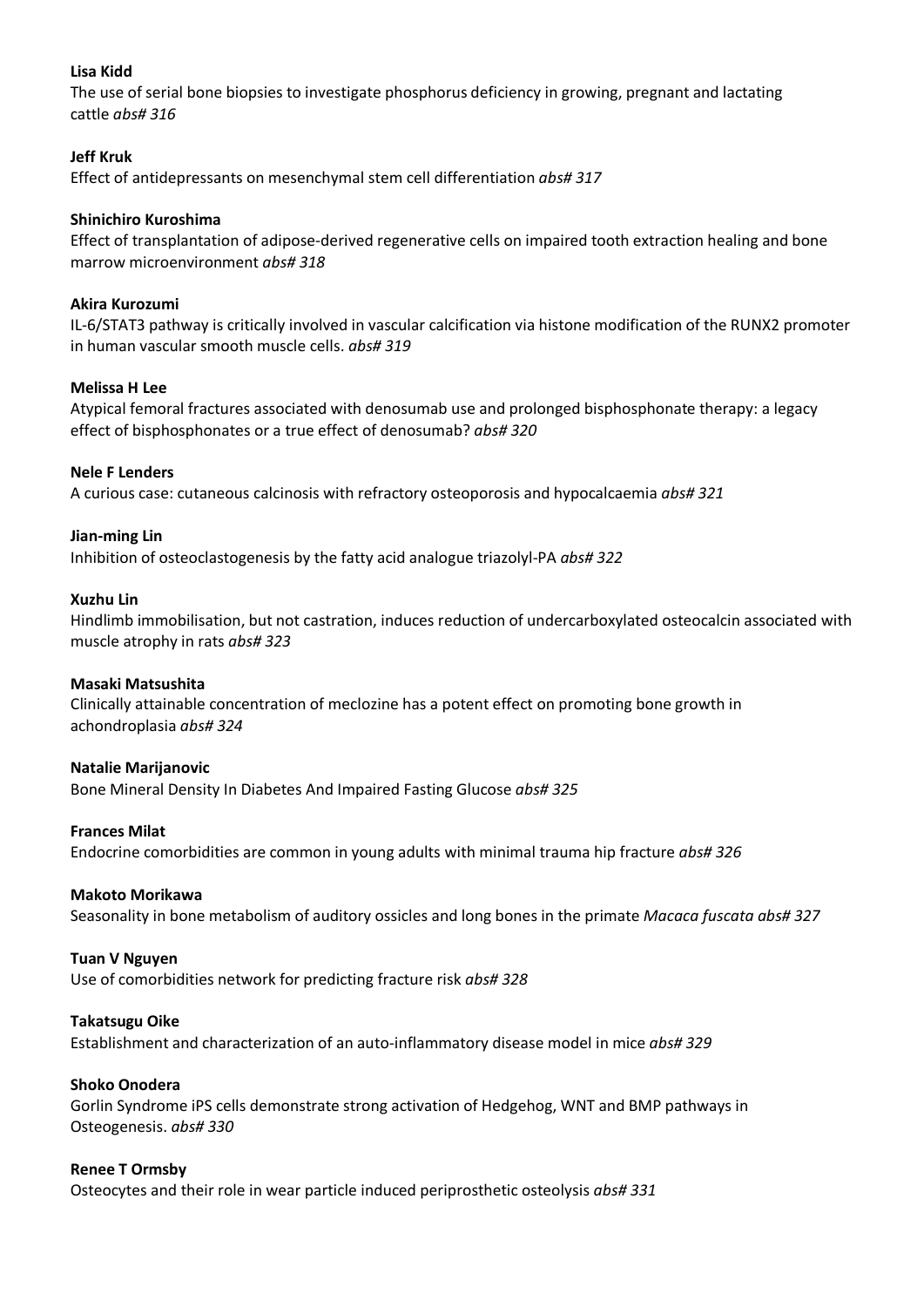# **Julie A Pasco**

Personality disorders and bone: Geelong Osteoporosis Study (GOS) *abs# 332*

# **Julie A Pasco**

Sarcopenic obesity in older men: the Geelong Osteoporosis Study *abs# 333*

## **Young Eun Park**

Direct effects of orexin A and B on bone metabolism *in vitro abs# 334*

# **Sabashini Ramchand**

Oestradiol depletion in premenopausal women with non-metastatic breast cancer is associated with severely deteriorated cortical and trabecular microstructure *abs# 335*

# **Pamela Rufus**

Microindentation testing of tibial bone using the OsteoProbe®: a feasibility study *abs# 336*

# **Akiko Saito**

Analyses of osteogenic differentiation in iPS cells derived from cleidocranial dysplasia patients *abs# 337*

# **Muneteru Sasaki**

Combination effect of implant design and mechanical load on osteocytes around dental implants in rabbit tibiae *abs# 338*

# **Sunderajhan Sekar**

Saturated fatty acids differentially affect the development of obesity and osteoarthritis *abs# 339*

# **Angela Sheu**

How low can you go: bone metabolism in chronic kidney disease *abs# 340*

### **Angela Sheu**

Persistent hyperparathyroidism following renal transplantation: where to now? *abs# 341*

### **Julia Shrosbree**

Oral lesions in an immunosuppressed patient on antiresorptive therapy for osteoporosis: a diagnostic conundrum *abs# 342*

### **Alexandra J Shoubridge**

Peroxidases and their role in promoting bone repair and regeneration *abs# 343*

### **Mei Lin Tay**

A novel collagen scaffold for improved tendon-bone healing *abs# 344*

# **Dian A Teguh**

Investigating the pharmacodynamics and therapeutic benefits of acetylcholinesterase inhibitors on bone cells *abs# 345*

# **Erika Tsuchiya**

Histochemical assessment for biological interplay of endothelial cells and perivascular cell in endochondral ossification *abs# 346*

# **Bonnie Williams**

The effect of low dose caffeic acid phenethyl ester (CAPE) on joint inflammation, bone loss and gastrointestinal inflammation in a collagen antibody-induced arthritis (CAIA) murine model *abs# 347*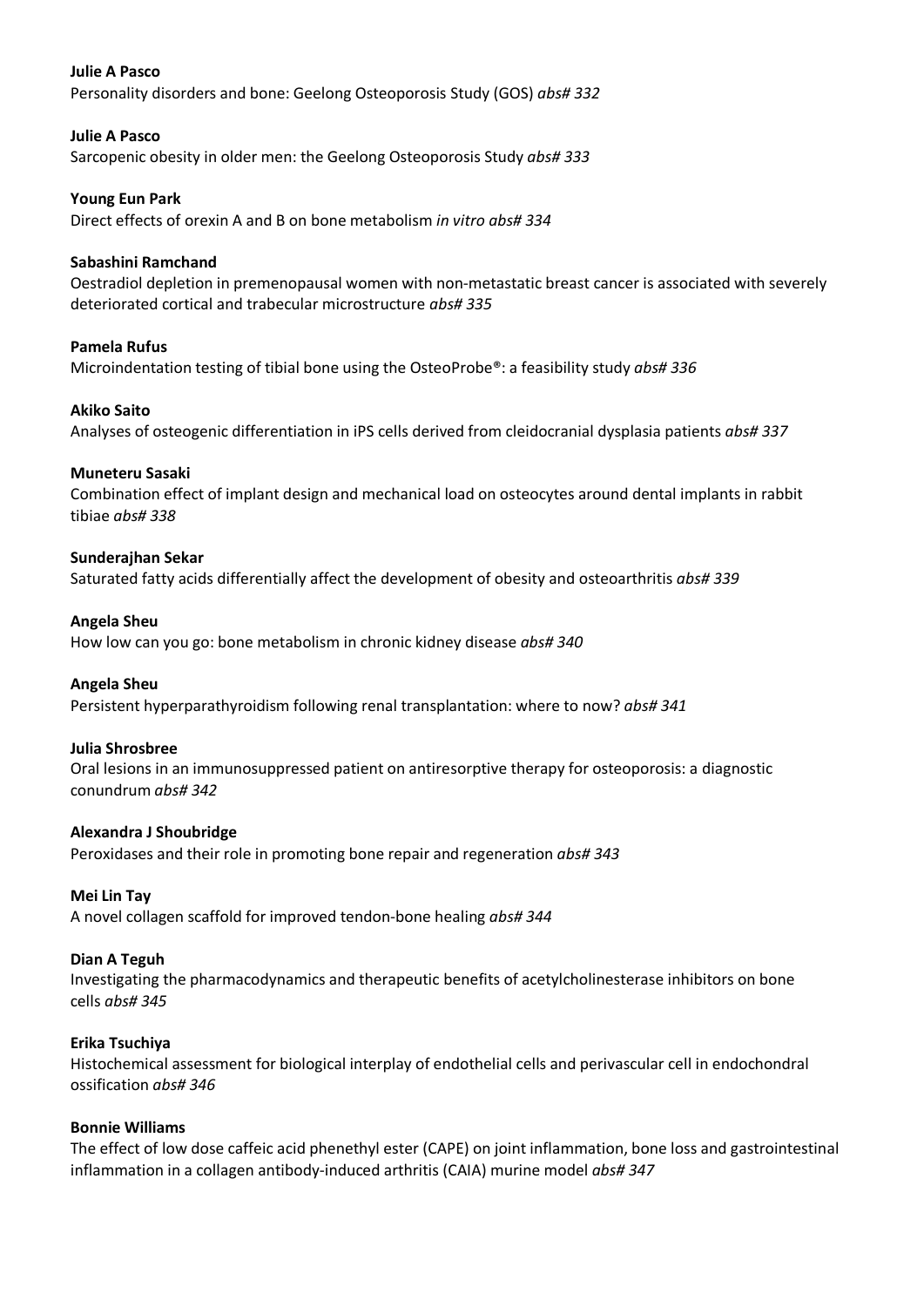# **Tania Winzenberg**

Associations of dietary patterns with bone mass, muscle strength and balance in a cohort of Australian middleaged *abs# 348*

# **Veronica Wong**

Hypercalcaemia of immobility: a state of increased bone turnover *abs# 349*

## **Lan Xiao**

The role of sphingosine-1-phosphate in infection-induced bone loss *abs# 350*

# **Yinghong Zhou**

MSCs regulate host cell recruitment and immune response during osteogenic differentiation *abs# 351*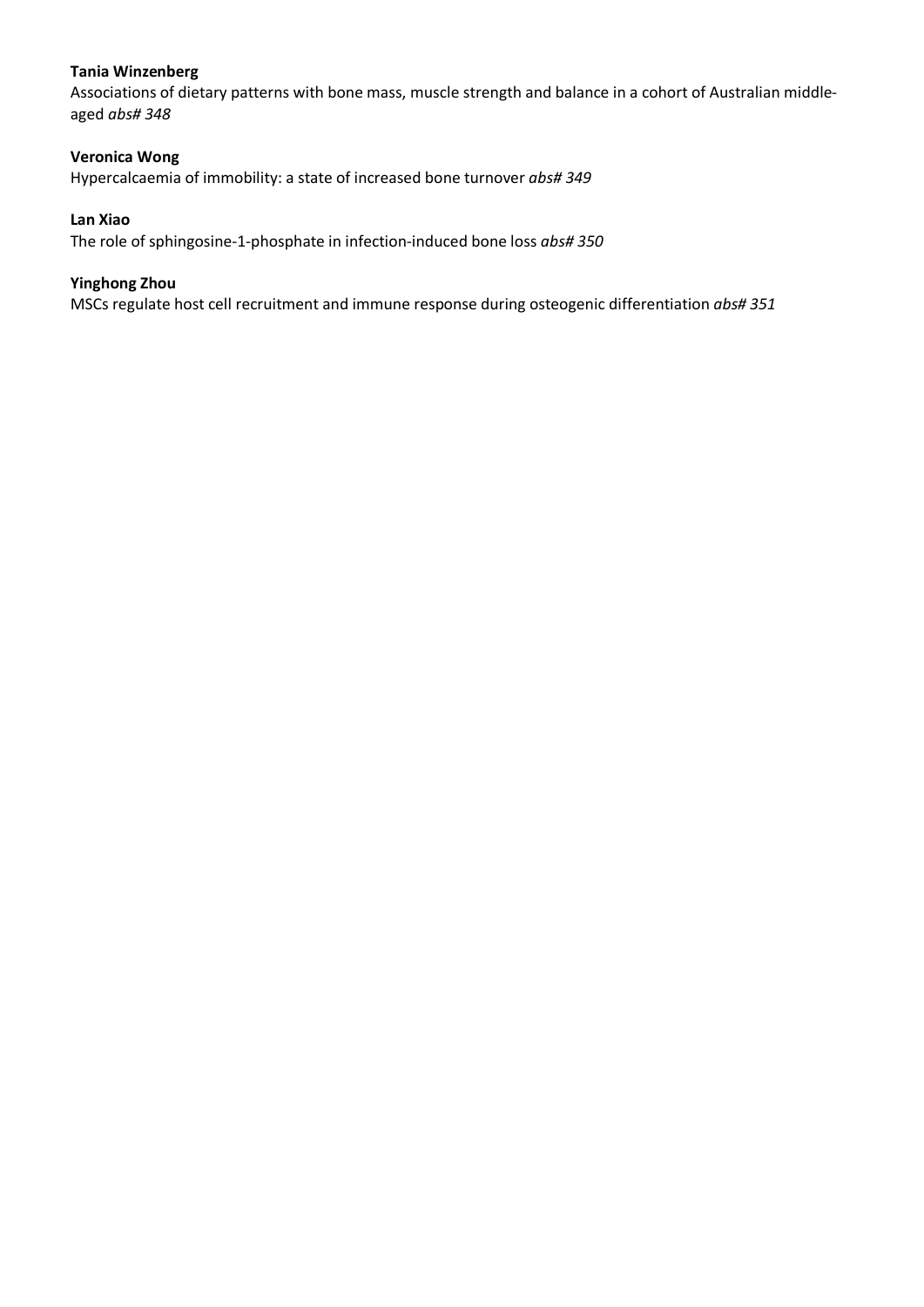### **Gregory Conductier**

Plasticity in input to kisspeptin (Kiss) neurons in the hypothalamus of the ewe explains the hypogonadotropic condition caused by reduced body weight *abs# 352*

#### **Kathryn L Gatford**

Pulsatile GH profiles in the pregnant mouse reveal marked increases in circulating GH and GH secretion between early and mid-pregnancy *abs# 353*

#### **Adrian Herington**

Proteolysis of ephb4 in prostate cancer produces a bioactive intracellular domain fragment *abs# 354*

#### **Rasha RM Mosa**

Effects of growth hormone secretagogue receptor agonist and antagonist in non-obese type 2 diabetic MKR mice *abs# 355*

## **Joseph Garcia Redmond**

Biobanking and pituitary whole exome sequencing: a pilot study *abs# 356*

#### **Kerry Richard**

Sex hormone binding globulin modifies testosterone action and metabolism in prostate cancer (LNCaP) cells *abs# 357*

#### **Zarqa Saif**

Regulatory effects of GR Exon 1 variants on differential placental glucocorticoid receptor protein isoform in pregnancies complicated with Asthma *abs# 358*

#### **Azni Abdul-Wahab**

ACTH-dependent Cushing's syndrome: a single centre experience at RMH (2001-2015) *abs# 359*

### **Elizabeth Atkins**

Hypothyroidism in pregnancy; implications of the 2016 updated guidelines for the Monash Health Endocrine in Pregnancy Clinic *abs# 360*

### **Kathryn Berkman**

Metachronous phaeochromocytoma in a young woman with von Hippel Lindau disease: when to act and when to wait? *abs# 361*

#### **Elisa K Bongetti**

False negative Ga68-DOTA-exendin-4 PET/CT in a patient with occult insulinomas *abs# 362*

#### **Kharis Burns**

Periodic allergy *abs# 363*

#### **Genevieve L Calder**

Aceruloplasminaemia: a disorder of diabetes and neurodegeneration *abs# 364*

### **Thora Y Chai**

Stalking the diagnosis: a case of pituitary gland metastases secondary to primary lung adenocarcinoma *abs# 365*

#### **Daniela Chan**

Parathyromatosis: A rare cause of recurrent hyperparathyroidism *abs# 366*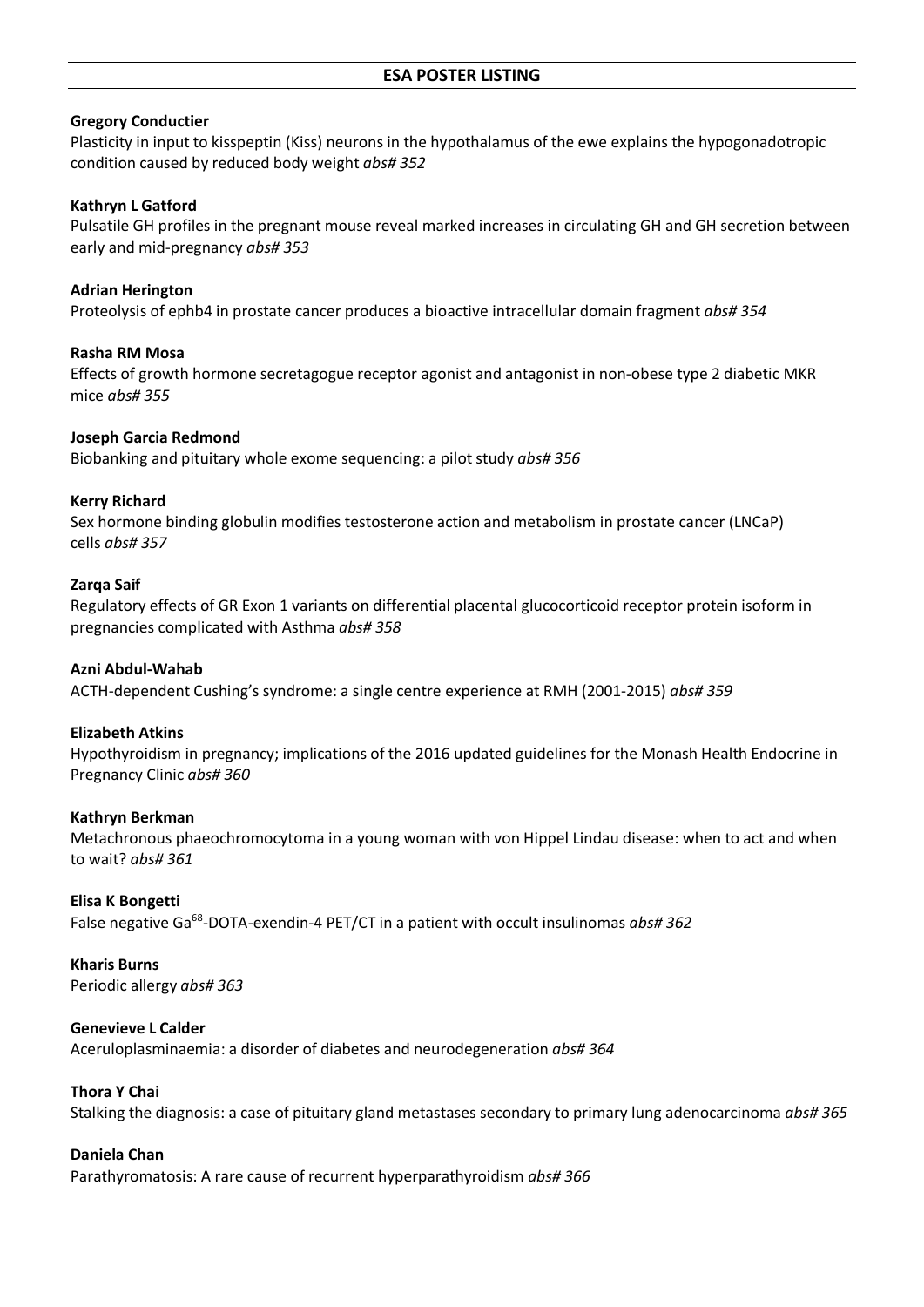# **Yee -Ming Melody YM Cheung**

Zolendronic acid use in non-PBS eligible individuals: experience in a tertiary hospital *abs# 367*

## **Sheila J Cook**

Petrified ears: Bilateral Auricular Ossification is a rare complication of Addison's Disease *abs# 368*

## **Gabrielle Crisp**

Ghrelin-reactive autoantibodies are elevated in children with Prader-Willi Syndrome compared to unaffected sibling controls *abs# 369*

## **Christopher Cunningham**

Androgen deprivation therapy leads to a selective loss of leg muscle volume *abs# 370*

# **Peter Davoren**

Hypopituitarism presenting as subarachnoid haemorrhage *abs# 371*

### **Naomi Eastwood-Wilshere**

A real case of Pseudohypoparathyroidism *abs# 372*

### **Sharath Heggodu Devappa**

Accuracy of pre-operative localisation studies and correlation with histopathological and surgical findings in primary hyperparathyroidism *abs# 373*

### **Tim Heise**

Day-to-day consistency was observed in the greater early glucose-lowering effect of faster-acting insulin aspart *abs# 374*

### **Tim Heise**

Compatibility and safety of faster-acting insulin aspart used in continuous subcutaneous insulin infusion therapy in patients with type 1 diabetes *abs# 375*

### **Nestor Ho**

Factors affecting treatment outcome of radioactive iodine ablation and prescribing habits of australian clinicians *abs# 376*

### **Alice Hong**

Temporal trends in thyroid dysfunction and the impact of iodine fortification in the Tasmanian population (1994- 2014) *abs# 377*

### **Thaw TH Htet**

The accuracy of information for lifestyle management on websites for the management of PCOS *abs# 378*

# **Thaw TH Htet**

A retrospective analysis of the impact of new diagnostic criteria for Gestational Diabetes Mellitus on the endocrinology service at a tertiary hospital *abs# 379*

## **Claudia Hurwitz**

The improved ability to measure testosterone at lower concentrations with liquid chromatography tandem mass spectrometry may not translate to a clinical difference in women presenting with infertility *abs# 380*

### **Fiona A Inchley**

Thyroid hormone resistance clinical challenges and genetics *abs# 381*

### **Elena R Jackson**

Utility of FDG-PET imaging in risk stratification of pancreatic neuroendocrine tumours related to MEN1 *abs# 382*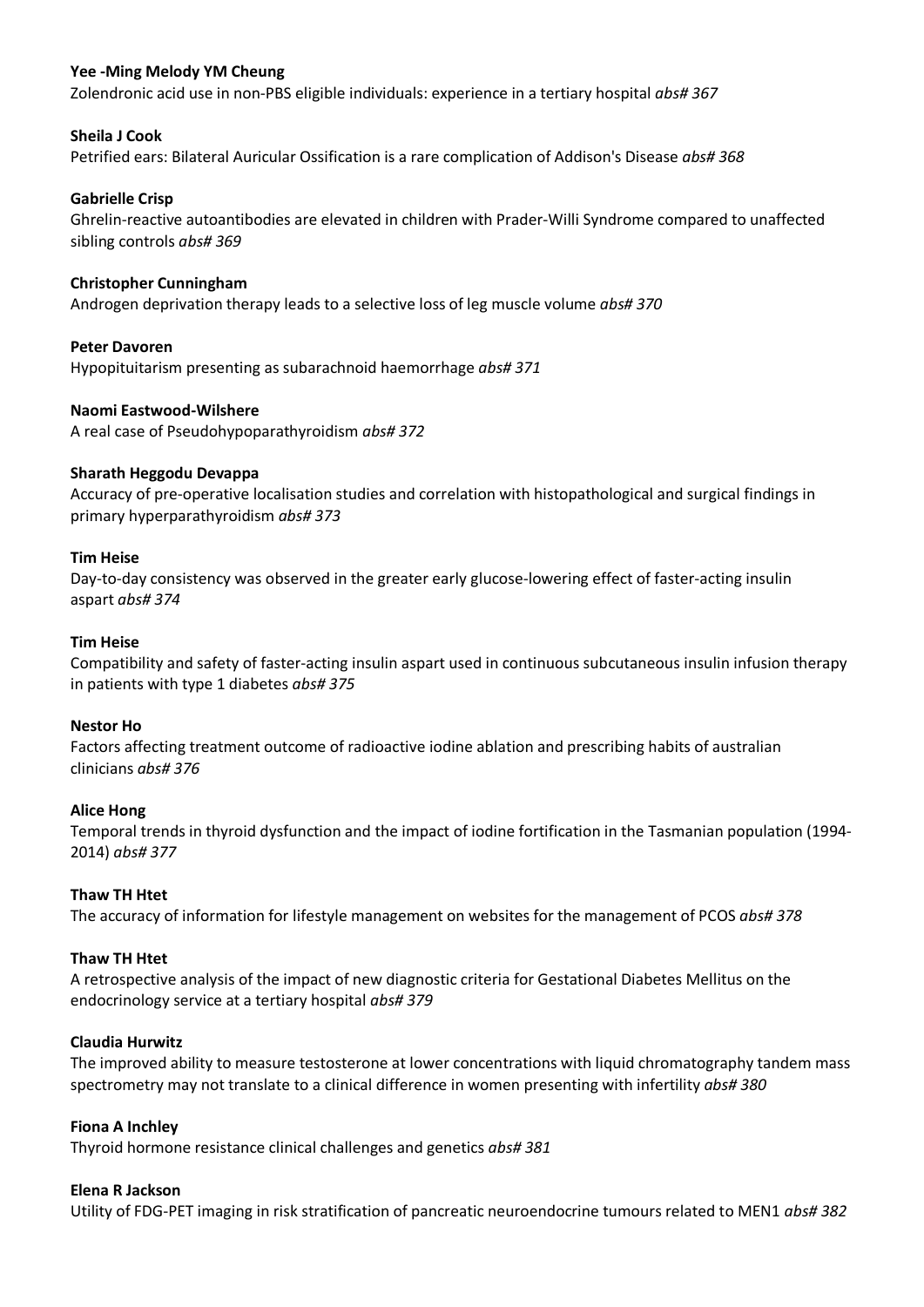# **Sandya Jalapu**

Cushing's syndrome- coincidence or Cure *abs# 383*

# **Pieter M Jansen**

CNS metastatic spread of an ACTH secreting pituitary adenoma: when do you call it carcinoma? *abs# 384*

## **Shan Jiang**

Erlotinib-induced Increase in Thyroxine Requirements *abs# 385*

## **Shalini Kunasegaran**

An unusual case of Cushing's syndrome due to a bihormonal ACTH-Prolactin secreting pituitary macroadenoma with rapid response to cabergoline *abs# 386*

# **Aminath Laafira**

IGF-1 assay – life after "death" of Siemens Immulite? *abs# 387*

### **Nicole Lafontaine**

A case report of diabetes insipidus in Langerhans Cell Histiocytosis *abs# 388*

### **Joel Lasschuit**

Recalcitrant calcium *abs# 389*

### **Sandra Lin**

Contributing factors to increased mortality in men undergoing long-term androgen deprivation therapy *abs# 390*

### **Meilun Ly**

Impact of substantial weight loss on thyroid function in obese women planning pregnancy *abs# 391*

## **Natalie Marijanovic**

Bone mineral density in diabetes and impaired fasting glucose *abs# 392*

### **Josephine McCarthy**

Neonatal complications of Graves' disease in pregnancy *abs# 393*

### **Emily J Meyer**

Cavernous internal carotid artery ansurysm: a rare cause of marked hyperprolactinaemia *abs# 394*

### **Joseph Montalto**

Diagnosis of late-presenting 11β-hydroxysteroid dehydrogenase deficiency Type 2 (11βHSD2) by gaschromatography/mass-spectrometric profiling of urinary cortisol metabolites. *abs# 395*

### **Lisa J Moran**

Weight management practices associated with Polycystic Ovary Syndrome and their relationships with diet and physical activity *abs# 396*

### **Anna Mossman**

The management of refractory catecholamine associated symptoms in malignant phaeochromocytoma *abs# 397*

### **Negar Naderpoor**

Serum 25-hydroxyvitamin D level is not associated with glomerular filtration rate in a young healthy population *abs# 398*

### **Pratyusha Naidu**

A rare cause of familial hyperparathyroidism *abs# 399*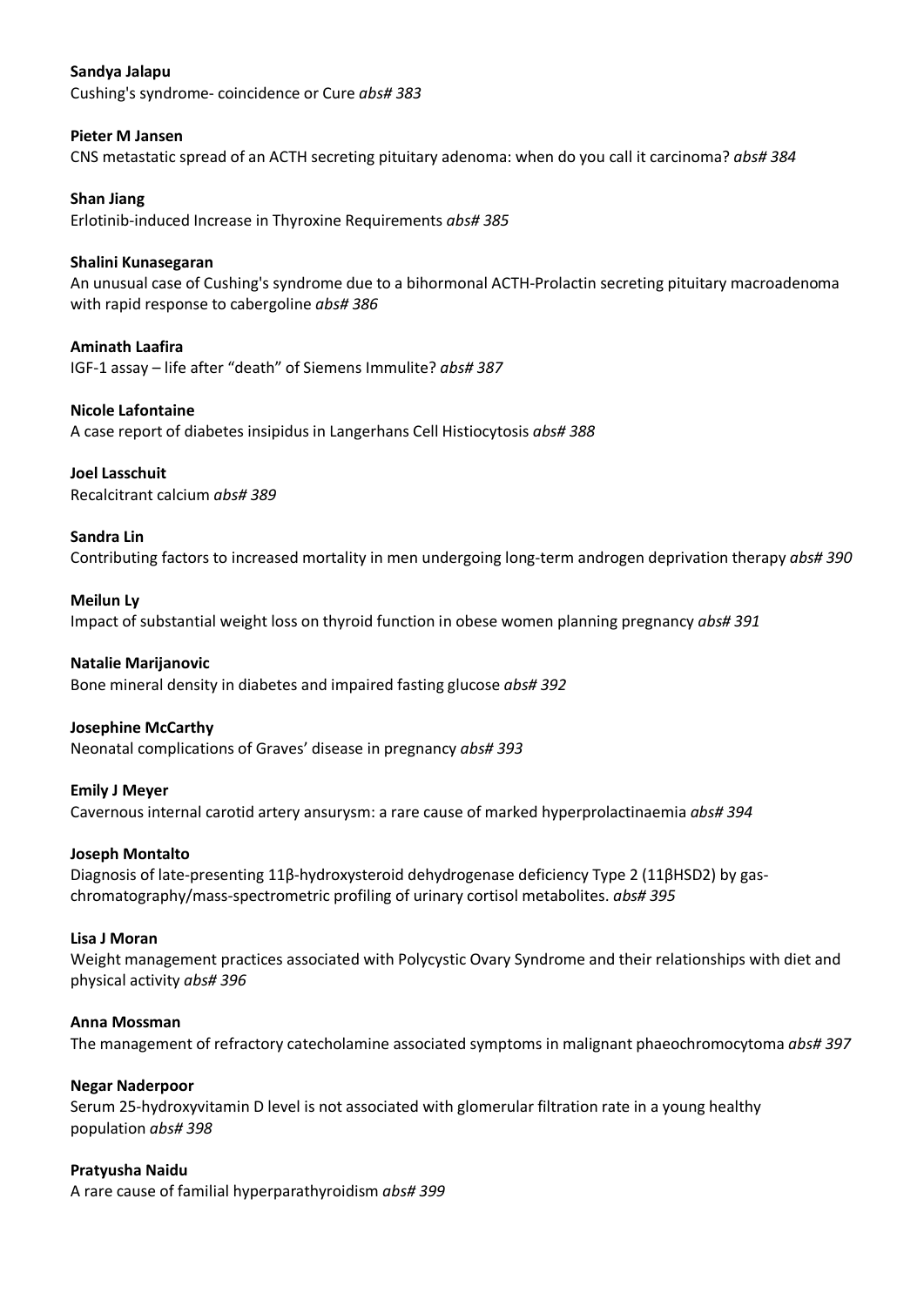# **Hui Yi Ng** Insulinoma: a rare cause of hypoglycaemia *abs# 400*

# **Crystal E O'Neill** A rare case of thyroid hemiagenesis *abs# 401*

**James Robinson** Predicting the response to antithyroid medication in Graves' disease in a Tasmanian population *abs# 402*

# **Katherine Robinson**

The temporal profile of adiponectin in healthy human subjects: a comparison with additional inflammatory and endocrine markers. *abs# 403*

**Amanda Seabrook** Bone cysts and an atraumatic fracture in a young woman *abs# 404*

**Matthew Seymour**

"Why is everything so dark ?" - dimming of vision and more in a young mother *abs# 405*

# **Nisa Sheriff**

TrACCing the tumour *abs# 406*

# **Nisa Sheriff**

An AIP-positive R304X man with genetically and histologically distinct synchronous GH-secreting adenomas *abs# 407*

# **Angela Sheu**

Persistent hyperparathyroidism following renal transplantation: where to now? *abs# 408*

# **Angela Sheu**

How low can you go: bone metabolism in chronic kidney disease *abs# 409*

# **Nely Shrestha Khatri**

Serial Thyroid Stimulating Immunoglobulin in response to anti-thyroid treatment *abs# 410*

### **Jennifer Snaith**

An assessment of adequate hypoglycaemia and safety of the insulin tolerance test *abs# 411*

# **Madeline Spooner**

Cushing's syndrome in pregnancy: A diagnostic and management conundrum *abs# 412*

### **Jessica L Stranks**

High-dose denosumab provides symptom control in familial expansile osteolysis *abs# 413*

### **Chee Tang**

A case report of a man with adult -onset idiopathic hypogonadotrophic hypogonadism *abs# 414*

### **Chau Thien Tay**

Hyperparathyroid crisis mimicking acute myocardial infarction *abs# 415*

### **Chau Thien Tay**

The antenatal care of a woman with thyroid hormone resistance *abs# 416*

# **Chau Thien Tay**

Two for the price of one: Tamoxifen for treatment of breast cancer in a patient with acromegaly normalised serum IGF-1 level *abs# 417*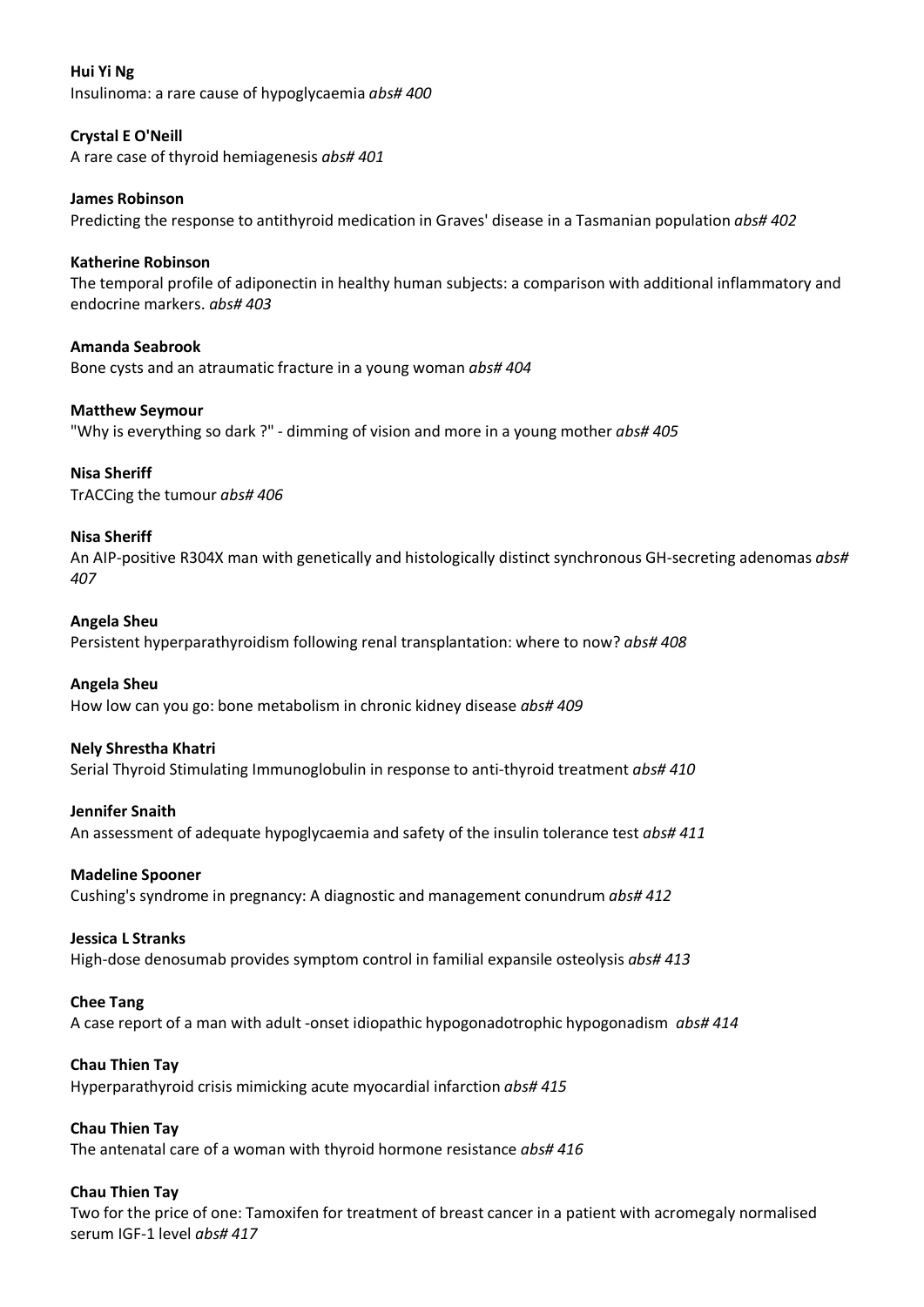## **Stephanie Teasdale**

Hyperdynamic right heart function in Graves' hyperthyroidism measured by echocardiography normalises on restoration of euthyroidism: a prospective case series. *abs# 418*

# **Eleanor P Thong**

Vertebral fractures in a young adult – an under-reported complication of type 1 diabetes mellitus *abs# 419*

# **Sofia Velosa**

*Pneumocystis* pneumonia following treatment of ectopic ACTH syndrome: a case report and literature review *abs# 420*

# **Janet V Warner**

LC-MS/MS androstenedione measurement is essential in the investigation of PCOS *abs# 421*

# **Eric Watsky**

Biochemical and physical function outcomes in adults with pediatric-onset hypophosphatasia treated with asfotase alfa for up to 3 years: interim results from a Phase 2 study *abs# 422*

### **Mimi Wong**

A rare case of alternating hyperthyroidism and hypothyroidism in Graves' disease *abs# 423*

### **Joey Yeoh**

Post-gastric bypass hyperinsulinaemic hypoglycaemia managed with bypass reversal *abs# 424*

### **Sharon Yeoh**

Fulminant ectopic ACTH with coincident pituitary macroadenoma *abs# 425*

# **Louise Young**

Response to lenvatinib treatment in patients with radioiodine-refractory differentiated thyroid cancer (RR-DTC) *abs# 426*

### **Louise Young**

Incidence and timing of common adverse events in lenvatinib-treated patients with radioiodine-refractory thyroid cancer from the SELECT trial *abs# 427*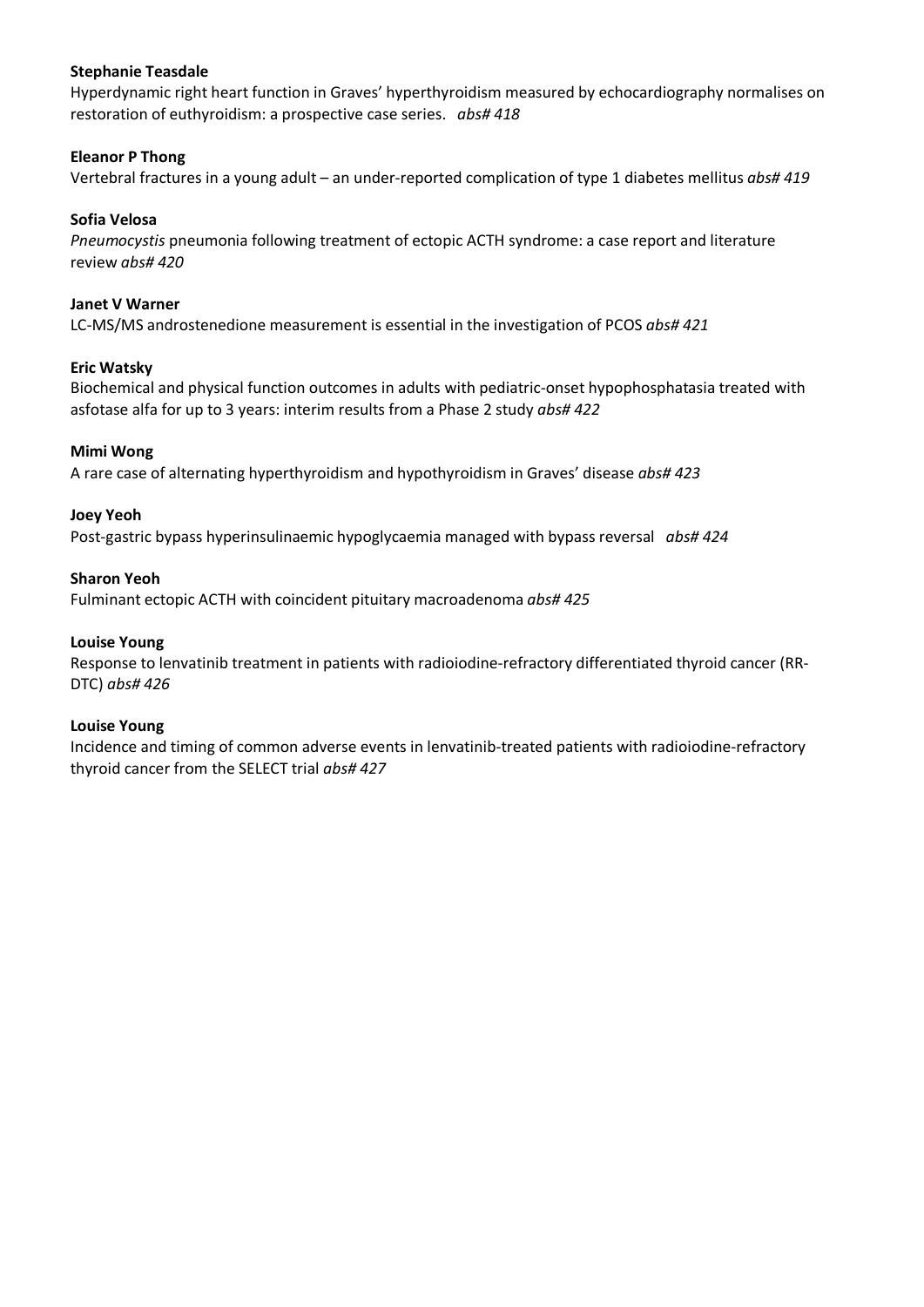### **Eui-Bae Jeung**

Epithelial mesenchymal transition (EMT) and differentiation for steroidogenic cell by transfection of SF1 gene into mES cells *abs# 428*

#### **Maryam Pashaiasl**

Evaluation of molecular markers, *antioxidant enzymes activity* and DNA fragmentation in *semen of infertile patients abs# 429*

### **Chun-Wei A Feng**

An important function for an unloved and odd *Sox abs# 430*

#### **Amgad Zaky**

The relationship between global levels of DNA methylation and the determination of the pluripotent state *abs# 431*

## **Ursula Ciller**

Leptin may modulate Leydig cell testosterone production by an alternate pathway not involving the leptin receptor *abs# 432*

#### **Amy L Winship**

Human blastocyst-secreted microRNA-661 impairs endometrial epithelial cell adhesion via mouse double minute 2 homolog (MDM2) *abs# 433*

#### **Yu Chen**

Coding and non-coding RNAs in the phallus are affected by androgen- and oestrogen-induced sex-reversal in a marsupial *abs# 434*

#### **Wei Zhou**

Developmental expression of the dynamin family of mechanoenzymes in the mouse epididymis *abs# 435*

#### **Jessica Dudley**

E-cadherin and Desmoglein-2 changes in distribution during implantation in the domestic cat (*Felis catus*) and the Fat tailed dunnart (Marsupialia: *Sminthopsis crassicaudata*) *abs# 436*

#### **Lyndal Hulse**

Transmission of chlamydia using naturally infected koala semen *abs# 437*

#### **Tamara Keeley**

Development of a fertility index for male dibblers (*Parantechinus apicalis)* through the evaluation of urine samples to determine factors associated with breeding success in captivity *abs# 438*

#### **Monica Hartanti**

Stromal development of the bovine fetal ovary *abs# 439*

#### **Helen Irving-Rodgers**

Changes in expression of genes and proteins within cellular compartments of the bovine ovary as a function folliculogenesis *abs# 440*

#### **Bettina P Mihalas**

Lipid peroxidation contributes to the ROS mediated deterioration of meiotic competency and quality of oocytes *abs# 441*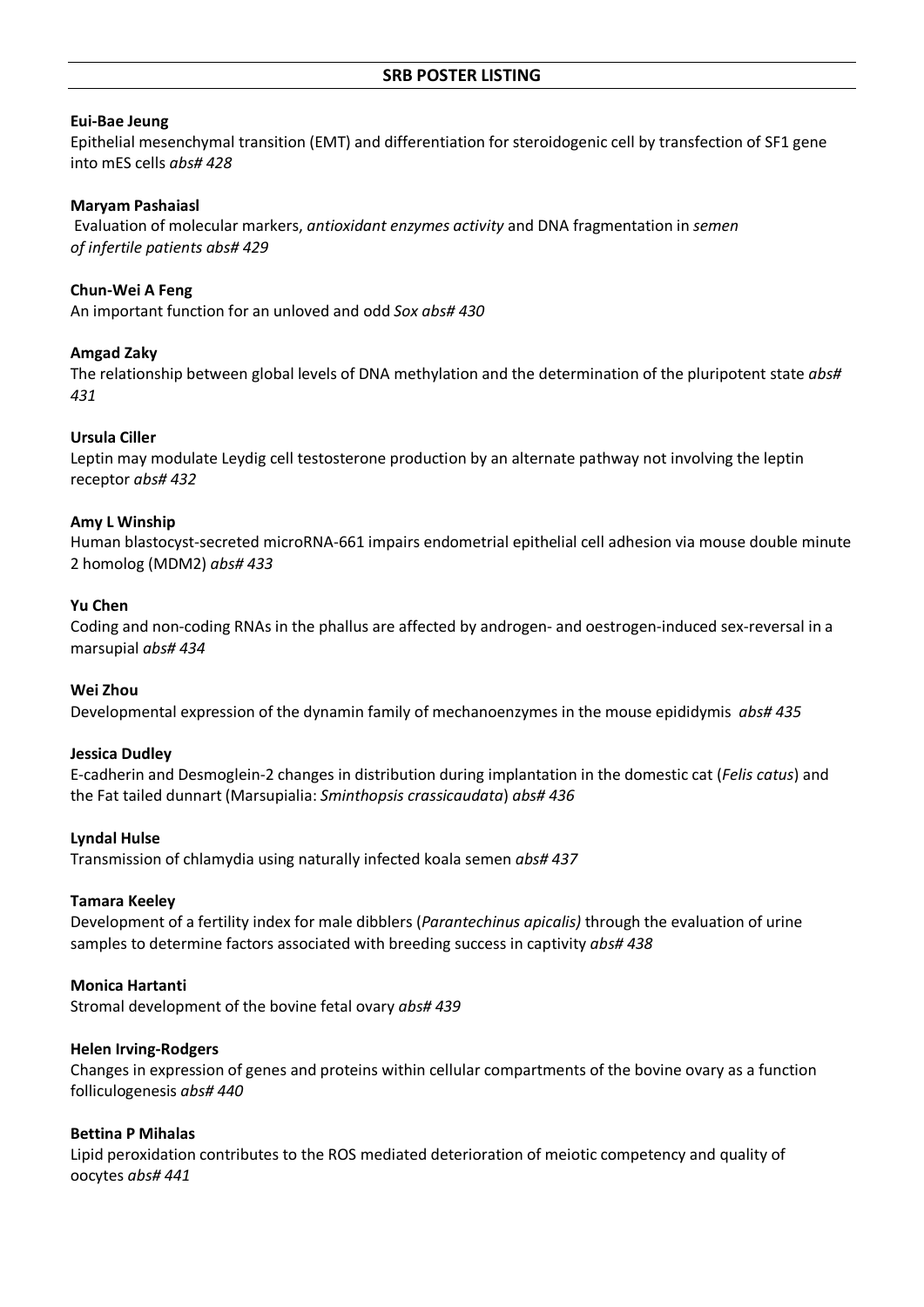# **Julia-Rose Satre**

Ovarian expression of COUP-TFII *abs# 442*

## **Jessie M Sutherland**

The role of JAK/STAT signalling in understanding premature ovarian failure *abs# 443*

### **Stefanie J Adam**

Exosomes present in maternal circulation modulates glucose metabolism in trophoblast cells under normal and diabetic conditions. *abs# 444*

### **Tina Bianco-Miotto**

Predicting gestational diabetes mellitus (GDM) using DNA methylation profiles in maternal blood at 15 weeks' gestation *abs# 445*

## **Peck Y Chin**

Novel non-competitive Interleukin-1 receptor antagonist protects from LPS-induced preterm delivery *abs# 446*

### **Rebecca L Collins**

The association between cord blood neurotrophins and neurodevelopmental outcome in preterm children. *abs# 447*

## **Paul A Dawson**

Antenatal magnesium sulphate for preterm infants does not prevent all cases of cerebral palsy. Are sulphate maintenance genes the missing link? *abs# 448*

### **Amy M Gratton**

Steroid sulfatase mRNA is upregulated in the placenta and maternal whole blood of preterm preeclamptic women *abs# 449*

### **Amanda Highet**

Nuclear factor (erythroid-derived 2)-like 2 (NFE2L2/NRF2) regulated antioxidant and phase II detoxification gene expression in first trimester placenta. *abs# 450*

### **Olivia Holland**

Syncytiotrophoblast mitochondrial function is altered in preeclampsia *abs# 451*

### **Lan Lan**

Systematic review and meta-analysis of the impact of preconception lifestyle interventions in females and males *abs# 452*

### **Nurul Hayati NHMZ Mohamad Zainal**

Proteomic identification of placental proteins associated with subsequent allergic disease in childhood *abs# 453*

### **Guiying Nie**

Preeclampsia is characterised by elevation of multiple soluble TGFβ receptors in addition to soluble endoglin in the maternal circulation – significance and clinical implications *abs# 454*

### **Mark Nottle**

Iodine levels in preconception and pregnancy supplements *abs# 455*

### **Hassendrini N Peiris**

Mass spectrometric identification of eicosanoid and endocannabinoid production by human amnion tissue following stimulation with IL-1β and anandamide. *abs# 456*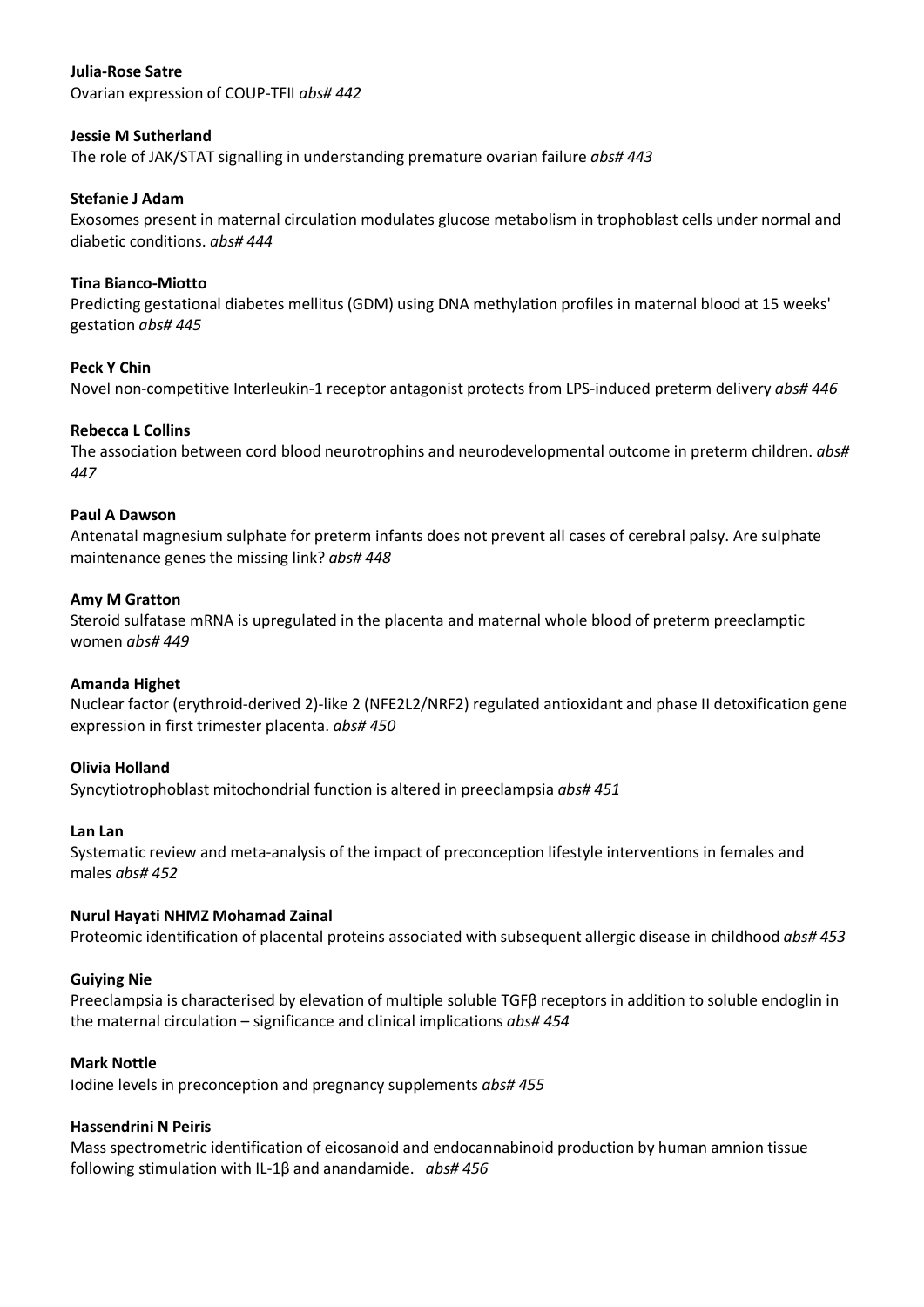# **Louie Ye**

Nuclear factor of activated T-cells is involved in regulation of inflammatory cytokines and soluble fms-like tyrosine kinase-1 production from human placenta *abs# 457*

# **Santiago T. Peña, Jr.**

Tropical Summer Induces Sperm DNA Damage in Boars Which Can Be Mitigated by Antioxidant Therapy *abs# 458*

# **Kate A Redgrove**

Dynamin 2 is essential for mammalian spermatogenesis *abs# 459*

# **Marcos Jr B. Valdez**

Development of the right gonad from sex reversed female chicken transplanted to castrated male *abs# 460*

### **Jessica Walters**

Characterization of the 15-arachidonate lipoxygenase enzyme in spermatozoa as a contributing factor to oxidative stress and male infertility *abs# 461*

### **Eliza M Colgrave**

Immortalised endometrial stromal cells as a potential tool for endometriosis studies *abs# 462*

### **Sarah J Holdsworth-Carson**

Differences in the cellular composition of small versus large uterine fibroids *abs# 463*

# **Sarah J Holdsworth-Carson**

Expression quantitative trait loci (eQTL) approaches for understanding the genetics of endometriosis *abs# 464*

### **Eui-Bae Jeung**

Expressions of cation transporter channel are altered by endocrine disrupting chemicals in the mouse placenta during pregnancy. *abs# 465*

### **Melanie K Laird**

Uterine remodelling during pregnancy in the brush tail possum (*Trichosurus vulpecula;* Marsupialia) *abs# 466*

### **Romanthi J Madawala**

Loss of a junction but not its proteins: Investigating the adherens junction of uterine epithelial cells during early pregnancy in the rat *abs# 467*

### **Chad Moore**

Correlative light and electron microscopy: visualising the actin cytoskeleton of uterine epithelial cells in normal and ovarian hyperstimulated pregnancy *abs# 468*

### **Saije K Morosin**

The role of the prorenin receptor ((P)RR) and soluble prorenin receptor (s(P)RR) in syncytialisation *abs# 469*

### **Vie Nguyen**

Glucose transporter 1 (GLUT1) activity during implantation in normal and ovarian hyperstimulated rats *abs# 470*

### **Premila Paiva**

Identification of genes differentially expressed in menstrual breakdown and repair *abs# 471*

### **Samantha L Rodrigues**

The role of prorenin and the prorenin receptor in successful placentation *abs# 472*

### **Carlos Salomon**

Extravillous trophoblast-derived exosomes bioactivity on endothelial cells: possible implication in the uterine spiral arterial remodelling *abs# 473*